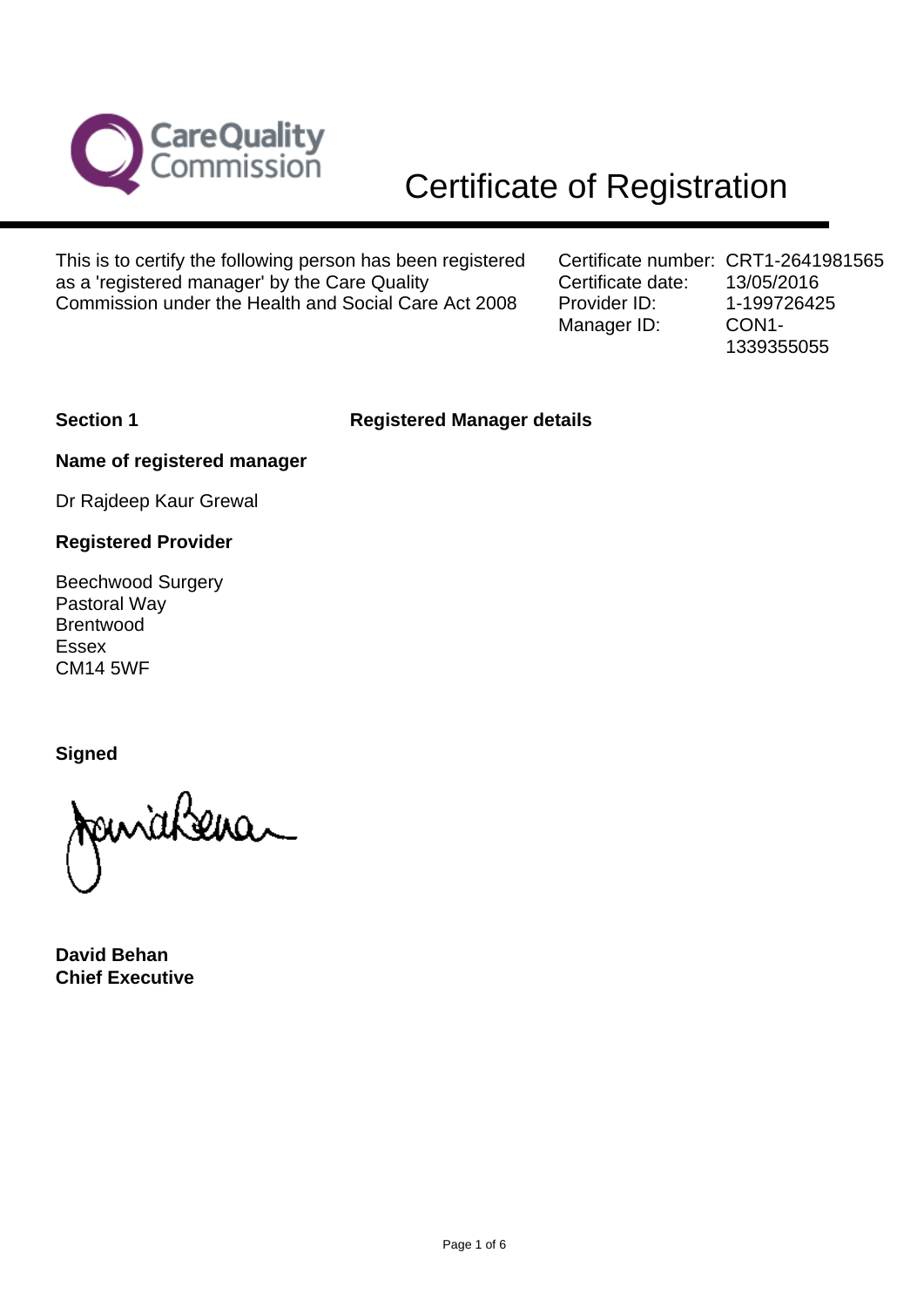# **Section 2 Rajdeep Kaur Grewal** is registered in respect of Regulated Activity: **Diagnostic and screening procedures**

Conditions of registration that apply:

| <b>Location Name and</b> | <b>Beechwood Surgery</b> |
|--------------------------|--------------------------|
| address                  | Pastoral Way             |
|                          | <b>Brentwood</b>         |
|                          | <b>Essex</b>             |
|                          | <b>CM14 5WF</b>          |
| <b>Location ID</b>       | 1-568497868              |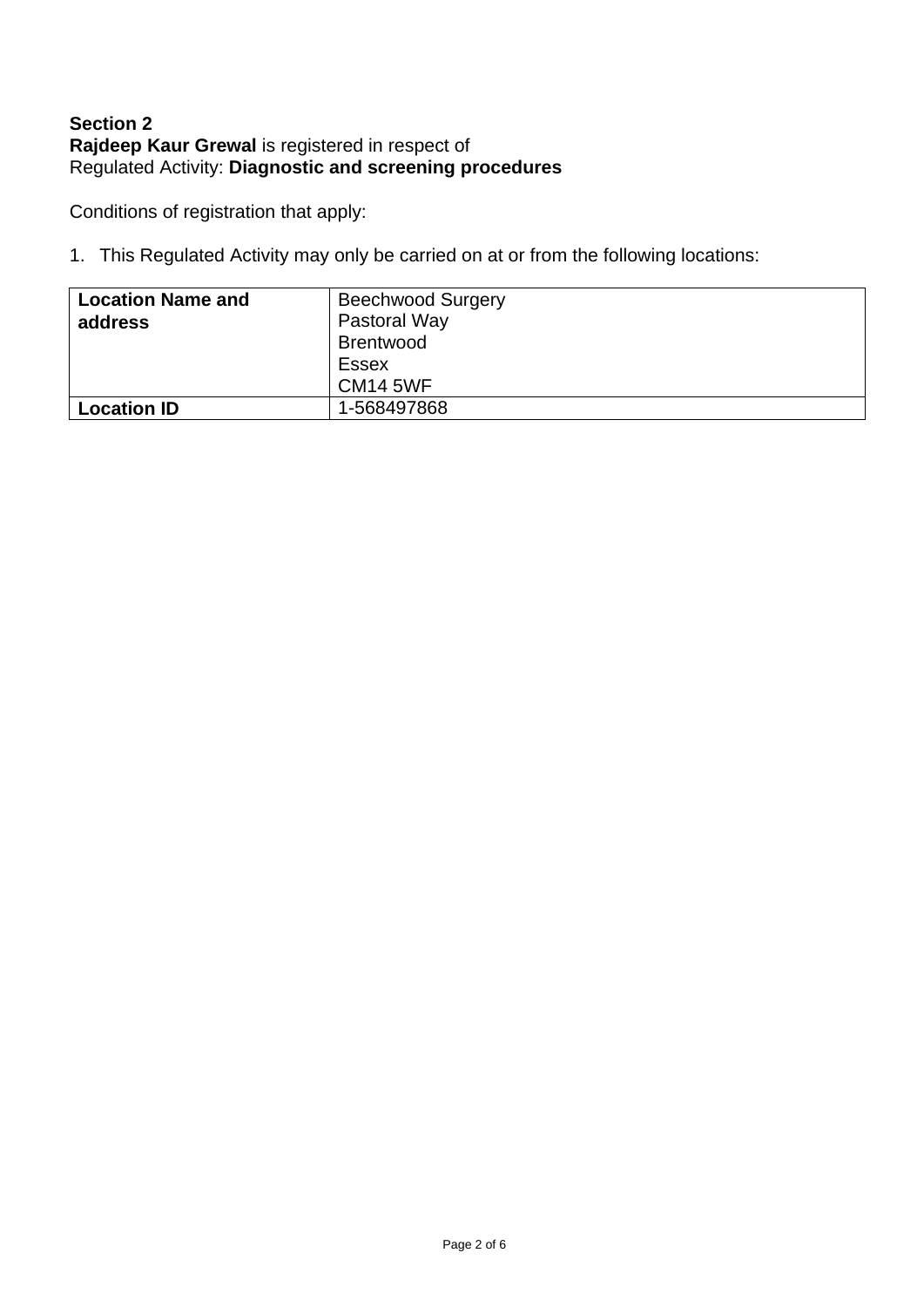### **Rajdeep Kaur Grewal** is registered in respect of Regulated Activity: **Family planning**

Conditions of registration that apply:

| <b>Location Name and</b><br>address | <b>Beechwood Surgery</b><br>Pastoral Way<br><b>Brentwood</b><br><b>Essex</b> |
|-------------------------------------|------------------------------------------------------------------------------|
|                                     | <b>CM14 5WF</b>                                                              |
| <b>Location ID</b>                  | 1-568497868                                                                  |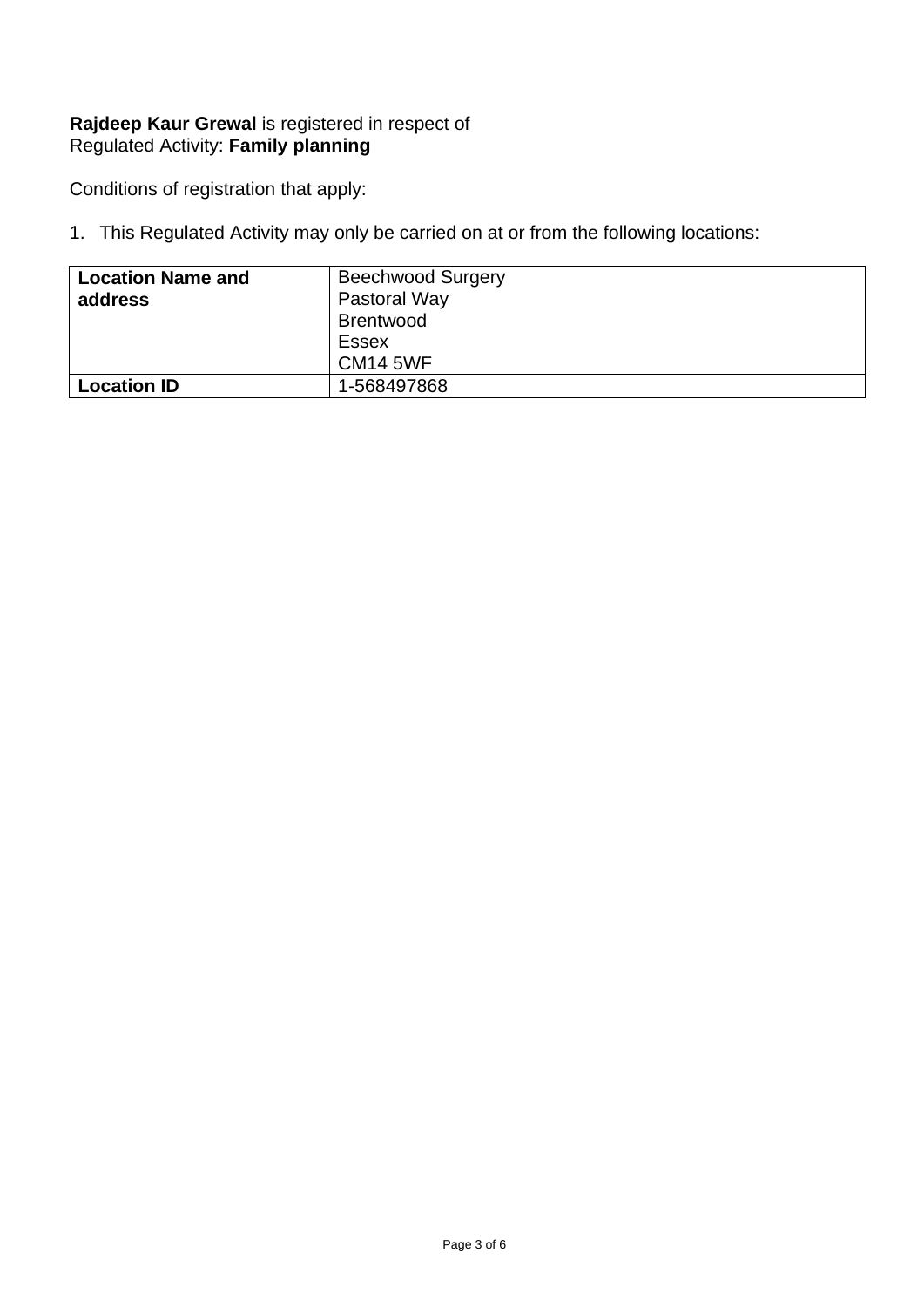#### **Rajdeep Kaur Grewal** is registered in respect of Regulated Activity: **Maternity and midwifery services**

Conditions of registration that apply:

| <b>Location Name and</b> | <b>Beechwood Surgery</b> |
|--------------------------|--------------------------|
| address                  | Pastoral Way             |
|                          | <b>Brentwood</b>         |
|                          | <b>Essex</b>             |
|                          | <b>CM14 5WF</b>          |
| <b>Location ID</b>       | 1-568497868              |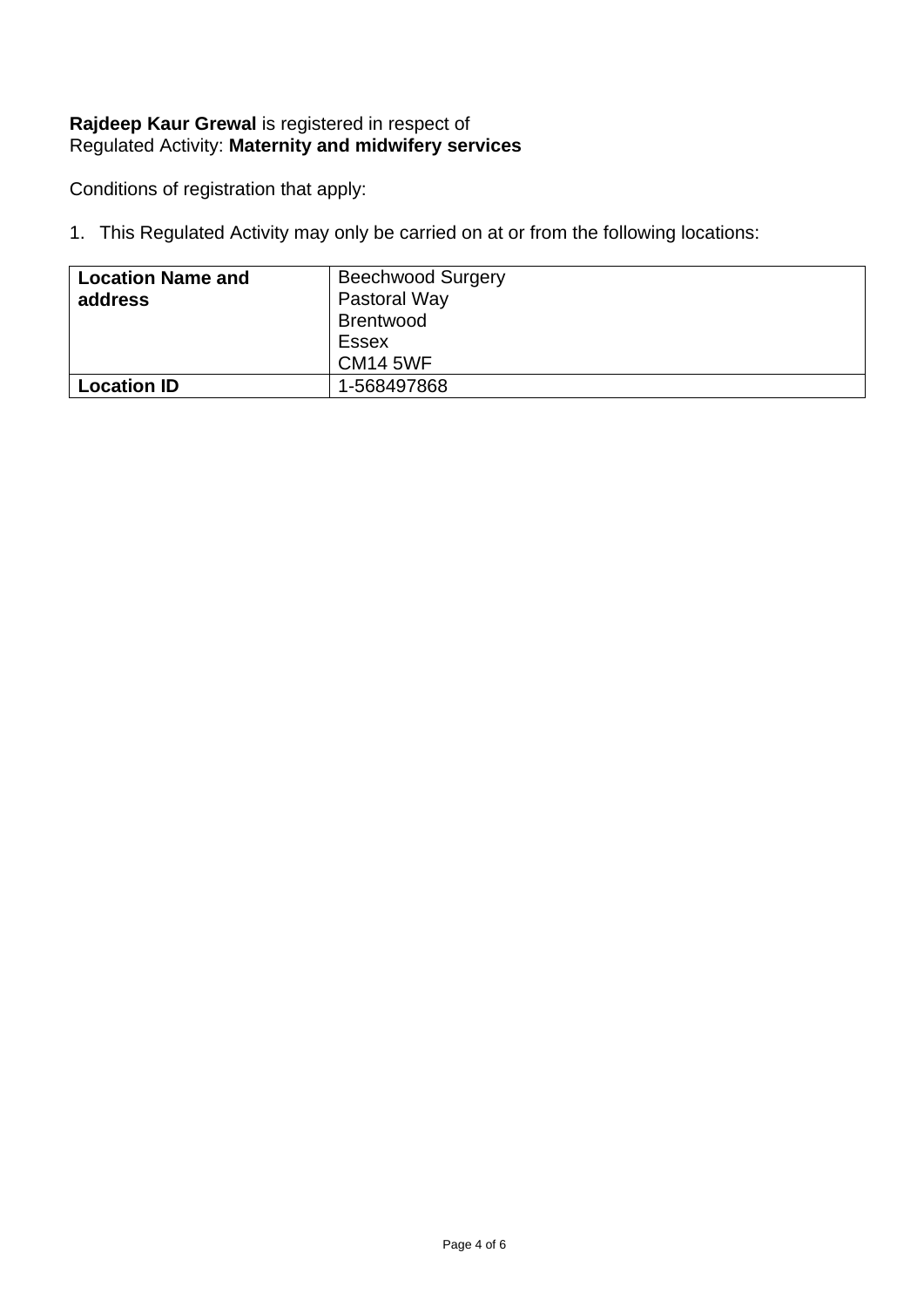### **Rajdeep Kaur Grewal** is registered in respect of Regulated Activity: **Surgical procedures**

Conditions of registration that apply:

| <b>Location Name and</b><br>address | <b>Beechwood Surgery</b><br>Pastoral Way<br><b>Brentwood</b><br><b>Essex</b> |
|-------------------------------------|------------------------------------------------------------------------------|
|                                     | <b>CM14 5WF</b>                                                              |
| <b>Location ID</b>                  | 1-568497868                                                                  |